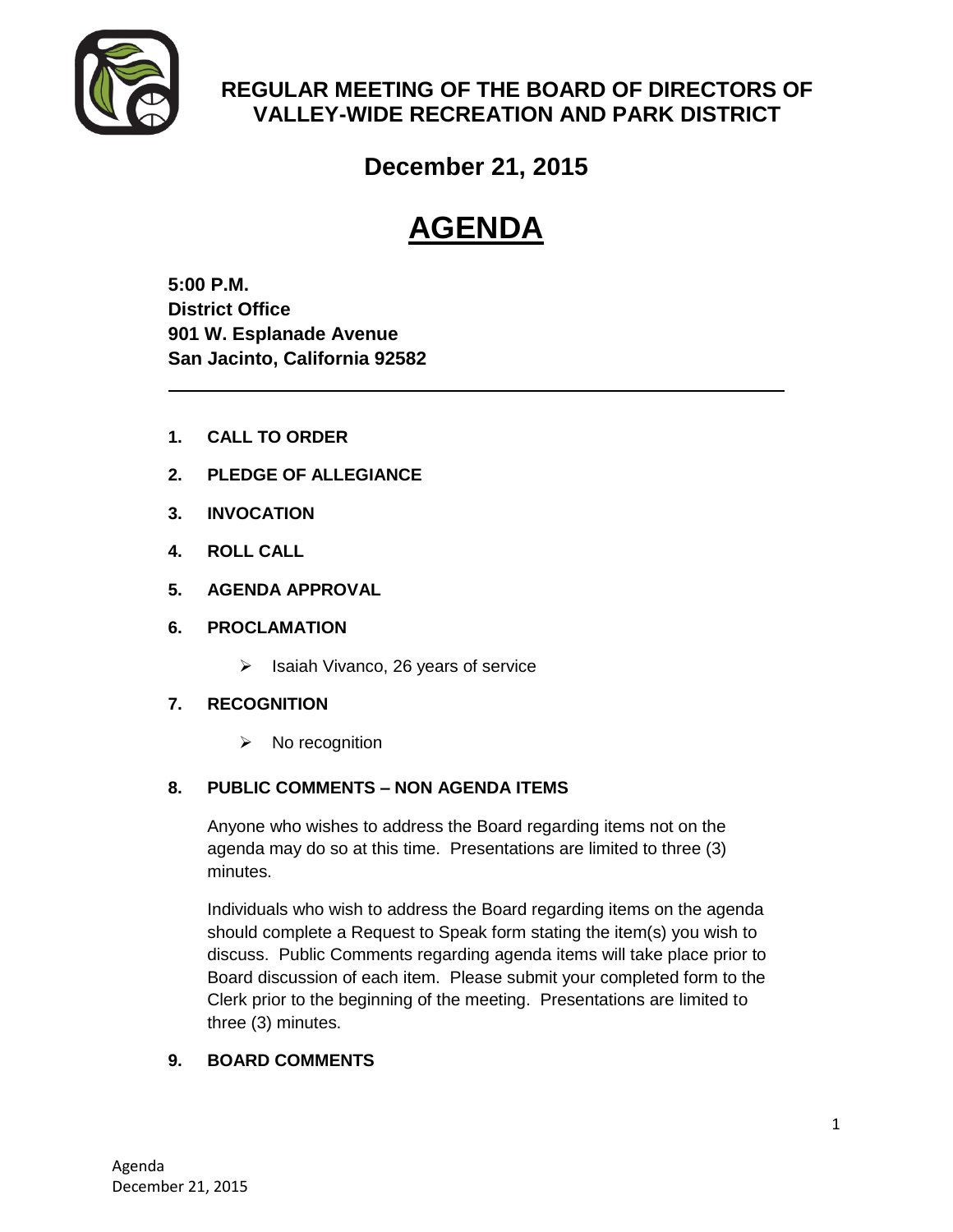**9.1.** Board members wishing to comment may do so at this time.

# **10. VALLEY-WIDE CLEARING ACCOUNTS CHECK LIST FOR NOVEMBER 2015: 81128-81640**

#### **11. FINANCIAL STATEMENTS FOR NOVEMBER 2015.**

#### **12. PRESENTATION**

- **12.1.** Presentation by Robert Byers, Recreation Coordinator Winchester Community Center.
- **12.2.** Presentation by Solomon Nimako, Geographical Information System (GIS).

#### **13. CONSENT CALENDAR**

*These items are considered routine in nature and will be approved with one motion.* 

**13.1.** Approval of Minutes for the Regular Meeting of November 16, 2015.

#### **14. PUBLIC HEARING**

#### **14.1. Community Facilities District (CFD) Yates Property Zone 8**

- **Resolution No.938-15 –** A Resolution of the Board of Directors of Valley-Wide Recreation and Park District, establishing the formation of a Community Facilities District Valley-Wide Recreation and Park District French Valley Community Facilities District Zone 8 (Yates Property)
- **Resolution No.939-15 –** A resolution of the Board of Directors of Valley-Wide Recreation and Park District, calling a special election for a Community Facilities District Valley-Wide Recreation and Park District French Valley Community Facilities District Zone 8 (Yates Property)
- **Resolution No.940-15 –** A resolution of the Board of Directors of Valley-Wide Recreation and Park District, California, declaring results of a special landowner election and directing the recording of a special tax lien Valley-Wide Recreation and Park District French Valley Community Facilities District Zone 8 (Yates Property)
- **Introduce Ordinance No.2015-4 -** An ordinance of the Board of Directors of Valley-Wide Recreation and Park District, authorizing the levy of special taxes in a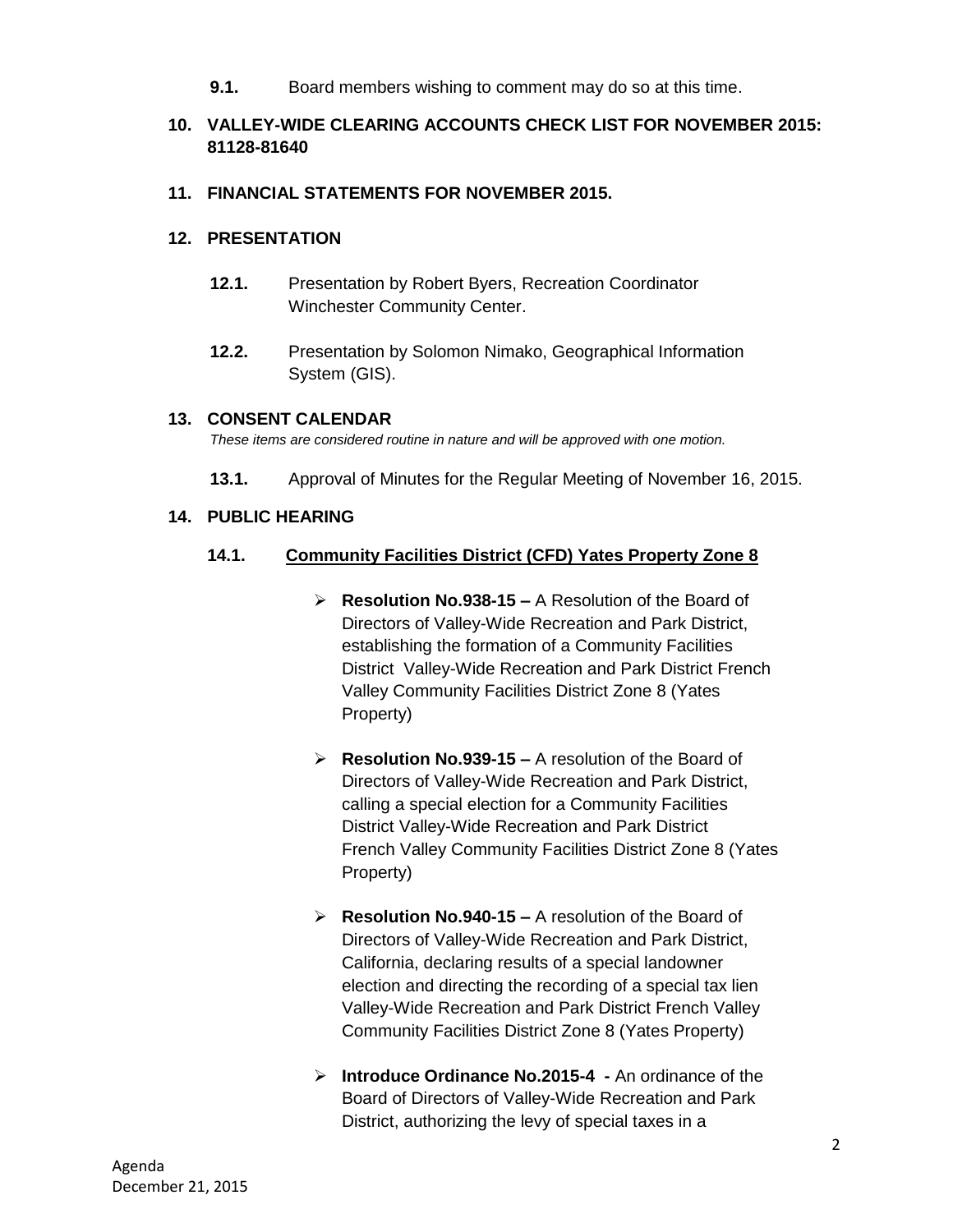Community Facilities District Valley-Wide Recreation and Park District French Valley Community Facilities District Zone 8 (Yates Property)

# **14.2. Community Facilities District (CFD) French Valley South Zone 9**

- **Resolution No.941-15 –** A Resolution of the Board of Directors of Valley-Wide Recreation and Park District, establishing the formation of a Community Facilities District Valley-Wide Recreation and Park District French Valley Community Facilities District Zone 9 (French Valley South)
- **Resolution No.942-15 –** A resolution of the Board of Directors of Valley-Wide Recreation and Park District, calling a special election for a Community Facilities District Valley-Wide Recreation and Park District French Valley Community Facilities District Zone 9 (French Valley South)
- **Resolution No.943-15 –** A resolution of the Board of Directors of Valley-Wide Recreation and Park District, California, declaring results of a special landowner election and directing the recording of a special tax lien Valley-Wide Recreation and Park District French Valley Community Facilities District Zone 9 (French Valley South)
- **Introduce Ordinance No. 2015-5 -** An ordinance of the Board of Directors of Valley-Wide Recreation and Park District, authorizing the levy of special taxes in a Community Facilities District Valley-Wide Recreation and Park District French Valley Community Facilities District Zone 9 (French Valley South)

# **15. OLD BUSINESS**

- **15.1. No Old Business**
- **16. NEW BUSINESS**

#### **16.1. Land and Water Conservation Funds**

 **Resolution No. 944-15 –** A Resolution of the Board of Directors of Valley-Wide Recreation and Park District approving the application for Land and Water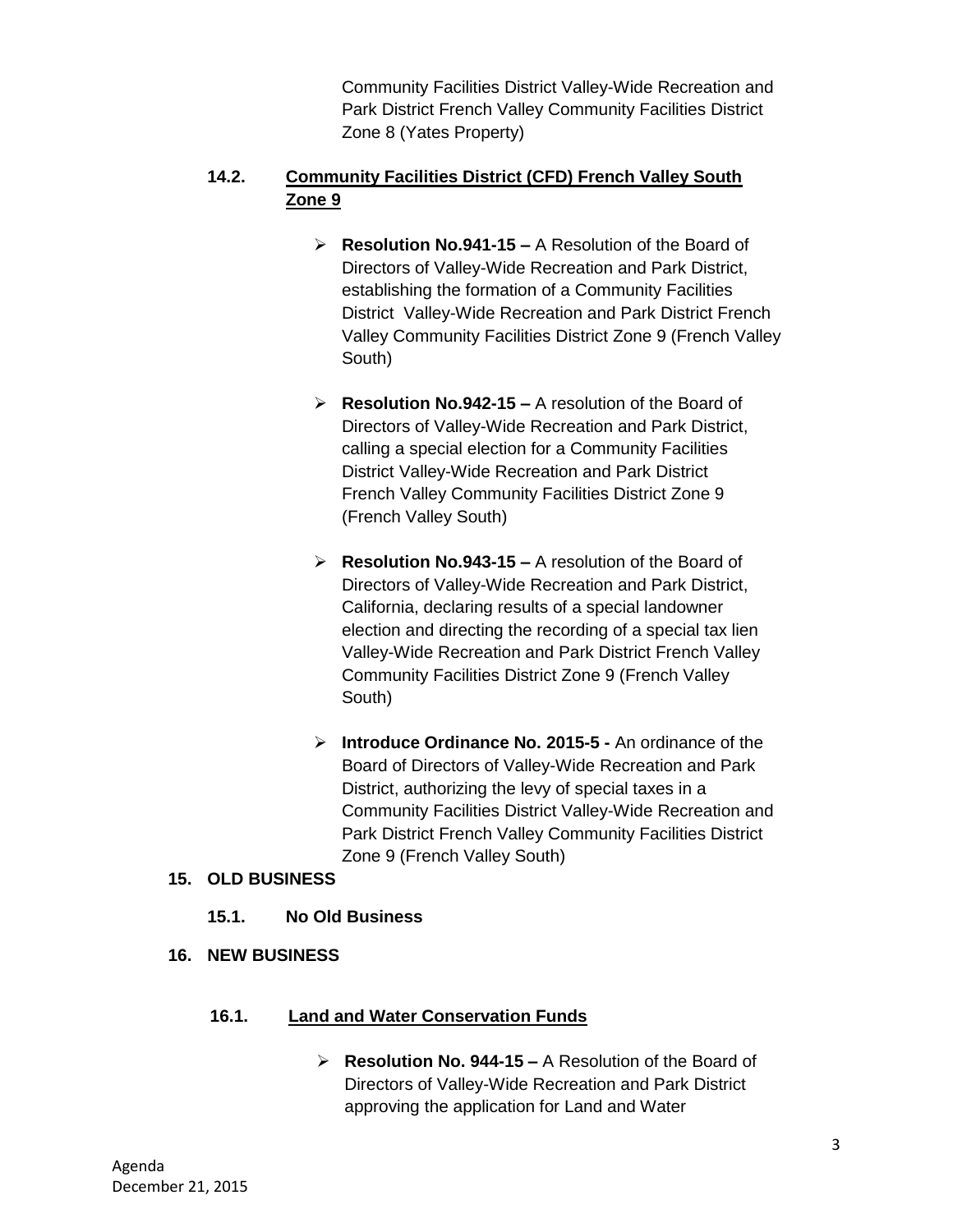Conservation funds for the park site located at Mayberry Avenue and Fairview Avenue in East Hemet (commonly referenced as Exchange Club Park)

 **Resolution No.945-15 –** A Resolution of the Board of Director's of Valley-Wide Recreation and Park District approving the application for Land and Water Conservation funds for the Wheatfield Park Project.

# **16.2. CDBG Funding**

- $\triangleright$  Request Board approval to apply for County of Riverside CDBG funding for park improvements in the amount of \$500,000 and act as lead agency for the City of San Jacinto during the grant process. Grant funding will benefit the following parks:
	- Regional Park and Valle Vista Park (Fire Station Park), Mistletoe Park and Sallee Park.

# **16.3. Leon Road Trail Easement & Park Recycled Water Retrofit Project**

- $\triangleright$  Request Board approval of award of bid entitled Leon Road Trail Easement & Park Recycled Water Retrofit Project to Adame Landscape Inc
- $\triangleright$  Authorize the award of Notice Inviting Bids for Leon Road Trail Easement & Park Recycled Water Retrofit Project to Adame Landscape Inc. in the amount of \$158,962.00 as the lowest responsive and responsible bidder meeting the requirements, and waive any minor irregularities in the bid.
- $\triangleright$  Authorize the General Manager to execute the contract with Adame Landscape, Inc. in the amount of \$158,962.00 and all related documents necessary for completion of the project, and authorize the General Manager to approve necessary change orders up to \$25,000.
- Appropriate \$158,962 .00 from the Park Development Fund for the Construction of the Leon Road Trail Easement & Park Recycled Water Retrofit Project.
- Authorize General Manager to execute all documents for EMWD Project Financing.

# **16.4. 2015 Board of Directors Meeting Schedule**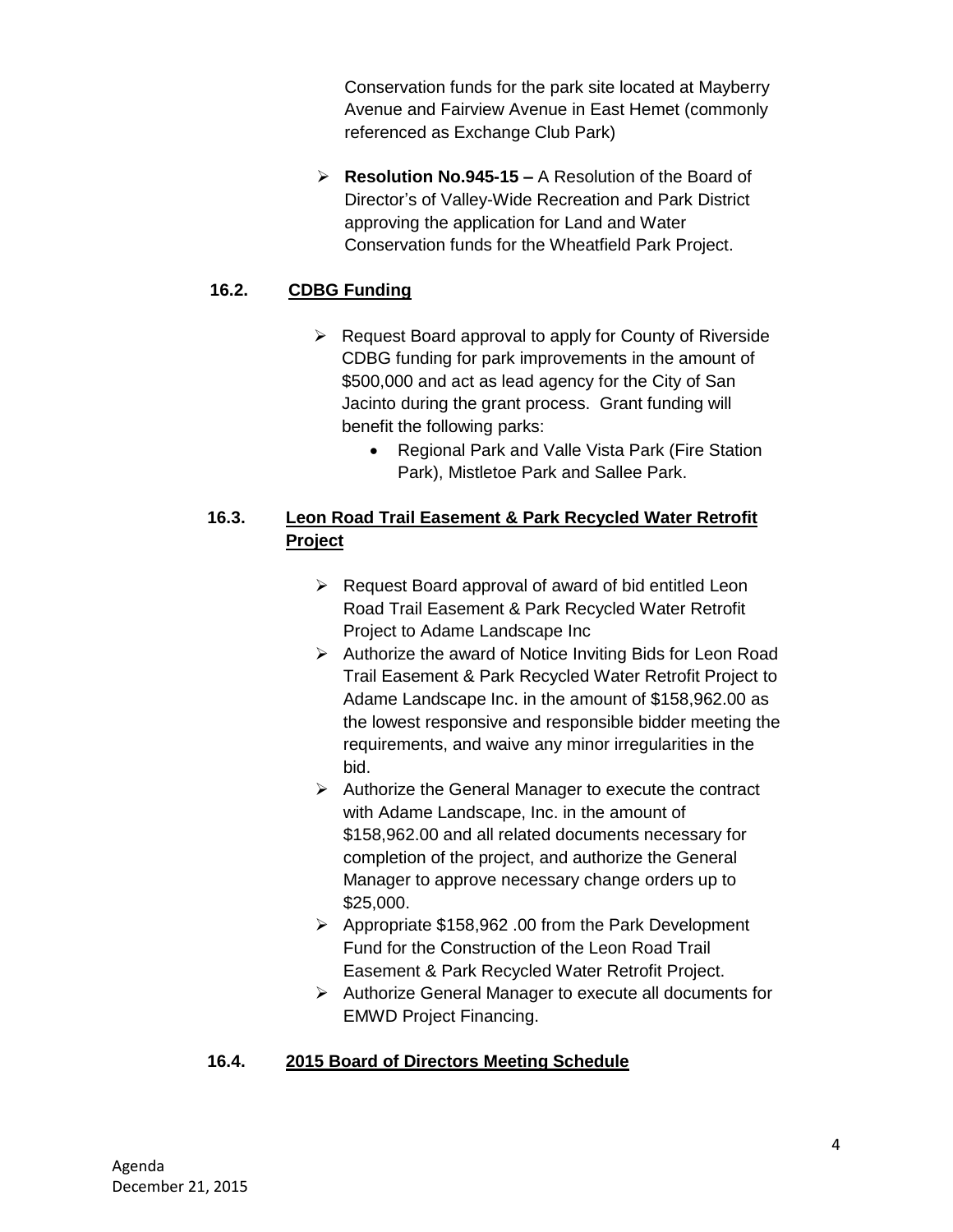$\triangleright$  Approval of the 2015 Board of Directors Meeting Schedule.

#### **16.5. Surplus Property**

- $\triangleright$  Request Board approval to declare the 2000 Ford F150 a surplus vehicle.
- $\triangleright$  Request Board approval to declare the 1990 Ford F350 a surplus vehicle.

# **16.6. AMEND Community Facilities District (CFD) Yates Property Zone 8 Resolution of Intention**

 **Resolution No. 946-15** - A Resolution of the Board of Directors of Valley-Wide Recreation and Park District, modifying Resolution of Intention and approving amended Rate of Method of Apportionment. Valley-Wide Recreation and Park District French Valley Community **Facilities** 

#### **17. ITEMS FOR BOARD INFORMATION AND DISCUSSION**

- **17.1.** General Mangers Report
	- 2015 Annual Report
	- $\triangleright$  Development update

#### **18. STAFF REPORTS**

- **18.1.** Sport Center
- **18.2.** Trips & Excursions
- **18.3.** Valle Vista
- **18.4.** Menifee
- **18.5.** Winchester
- **18.6.** Diamond Valley
- **18.7.** French Valley
- **18.8.** Romoland
- **18.9.** Simpson Center

# **19. NEWSPAPER ARTICLES**

#### **20. EXECUTIVE SESSION**

- **20.1.** Government Code Section 54956.8 Real Estate Negotiations None
- **20.2.** Government Code Section 54956.9 Litigation
	- a. Pending Litigation